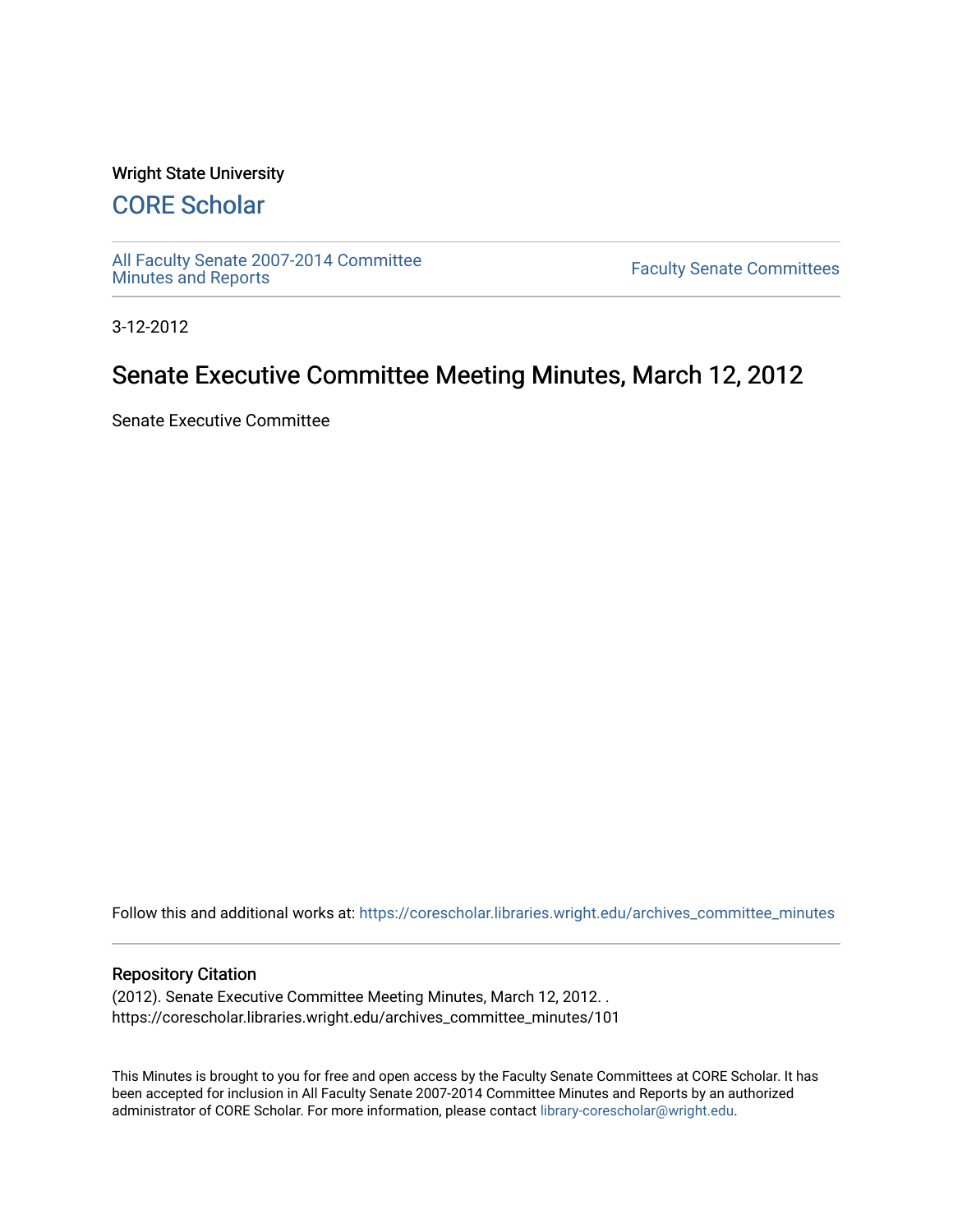## **Executive Committee Minutes March 12, 2012**

### 1. Five Year Master Plan

Guest Robert Sweeney gave the Executive Committee an update on the Five‐ Year Master Plan. The University will consider what has been accomplished over the last five years and look forward as well. Dr. Sweeney stressed that we want to be nimble and respond to market demands. While we have the Centers of Excellence, we also want to focus on other units as well. We haven't successfully captured the accomplishments of our faculty. By examining these accomplishments, we can position ourselves to move forward. Our goal is to get faculty involved in showcasing the accomplishments of their peers and in formulating the next phase of our strategic plan.

The Executive Committee worked with Dr. Sweeney in identifying faculty that have access to what is happening in their units and bring them on board with a planning team to kick-off at the beginning of May.

2. Alumni Speaker Series

The purpose of the alumni speaker series is to showcase the diverse accomplishments of our talented graduates. The primary audience of this series is students, faculty, and staff.

The criteria for alumni to be selected include:

- Broad appeal topic of interest to multiple disciplines
- A degreed graduate
- Willingness to do a short term residency on campus (1-3 days) to include class visits and numerous interaction points with students
- Unique, innovative, or significant accomplishments in their field and/or contributions to their community
- Can meaningfully connect their experience at Wright State with their accomplishments

The Executive Committee discussed the request and focused on which units may be able to provide the best representation. Suggestions were received and EC members will take this to their constituents and reply with suggestions.

3. The Executive Committee worked to populate the remainder of the Ad hoc Student Success committees/groups for Recommendations #12 & #13